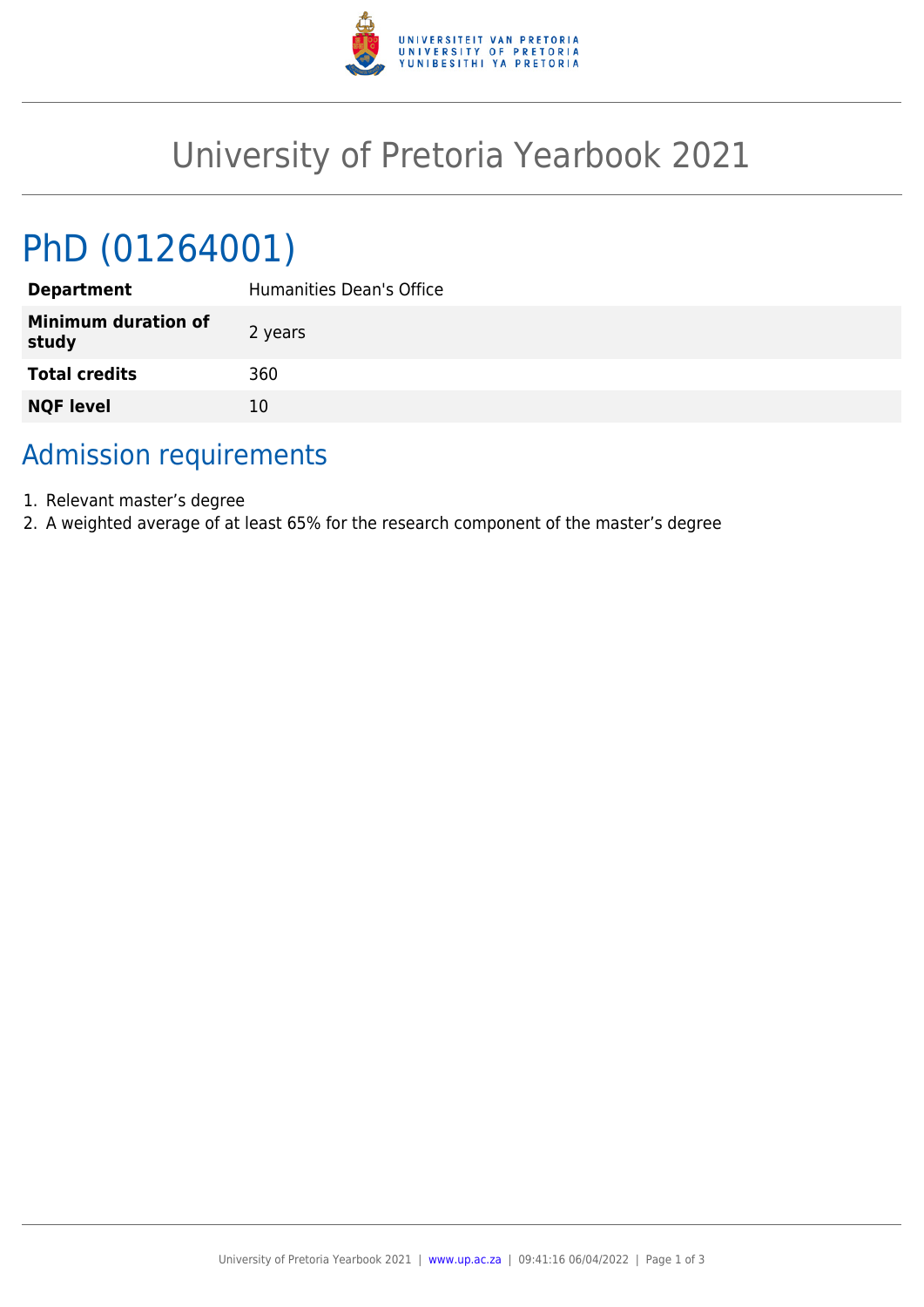

## Curriculum: Year 1

**Minimum credits: 360**

#### **Core modules**

#### **Thesis: General 991 (ALG 991)**

| <b>Module credits</b>         | 360.00                         |
|-------------------------------|--------------------------------|
| <b>NQF Level</b>              | 10                             |
| <b>Prerequisites</b>          | No prerequisites.              |
| <b>Language of tuition</b>    | Module is presented in English |
| <b>Department</b>             | <b>Humanities Deans Office</b> |
| <b>Period of presentation</b> | Year                           |